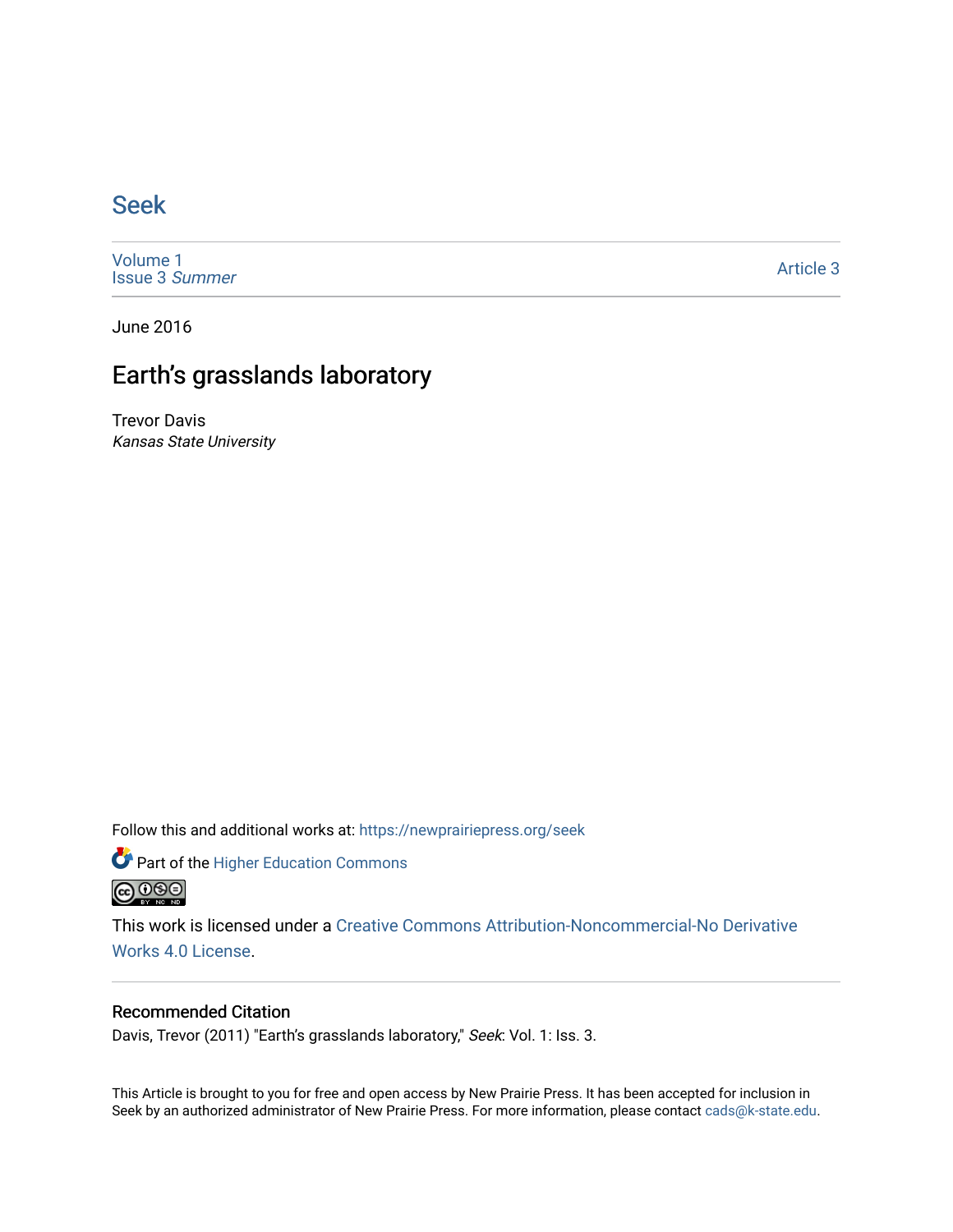Davis: Earth's grasslands laboratory



# Earth's grasslands laboratory

Researchers unlock the secrets of nature at the Konza

An endless sea of grass in the Flint Hills of northeastern Kansas serves as a laboratory to uncover the mysteries of the environment. Experiments by Kansas State University researchers at the Konza Prairie Biological Station help provide a better understanding of global issues like climate change, water quality and land conservation.

The Konza Prairie Biological Station spans about 8,600 acres, with 93 percent of the prairie having never been plowed. It was first developed as an ecological research site in 1971 under the leadership of the late Lloyd Hulbert, a biology professor at Kansas State University. The Nature Conservancy and Kansas State University own the station, while the university's Division of Biology manages it. National Geographic magazine has called the Konza "the nation's last great expanse of tallgrass prairie."

Five University Distinguished Professors study temperate grasslands, one of the most endangered ecosystems in the world. The researchers include biology professors John Blair, Tony Joern, Walter Dodds and David Hartnett, and agronomy professor Chuck Rice.

"We each bring different perspectives and expertise to a project," Blair said. "Having all of us collaborate on grasslands research means that we have the most comprehensive grasslands program around."

The professors are some of the world's most renowned ecological scientists and include a member of a research group that won the Nobel Peace Prize.

"Here at Kansas State University you don't study just your little piece of the puzzle," Joern said. "You get to see what other people are doing and put your own work into the context of a bigger story."